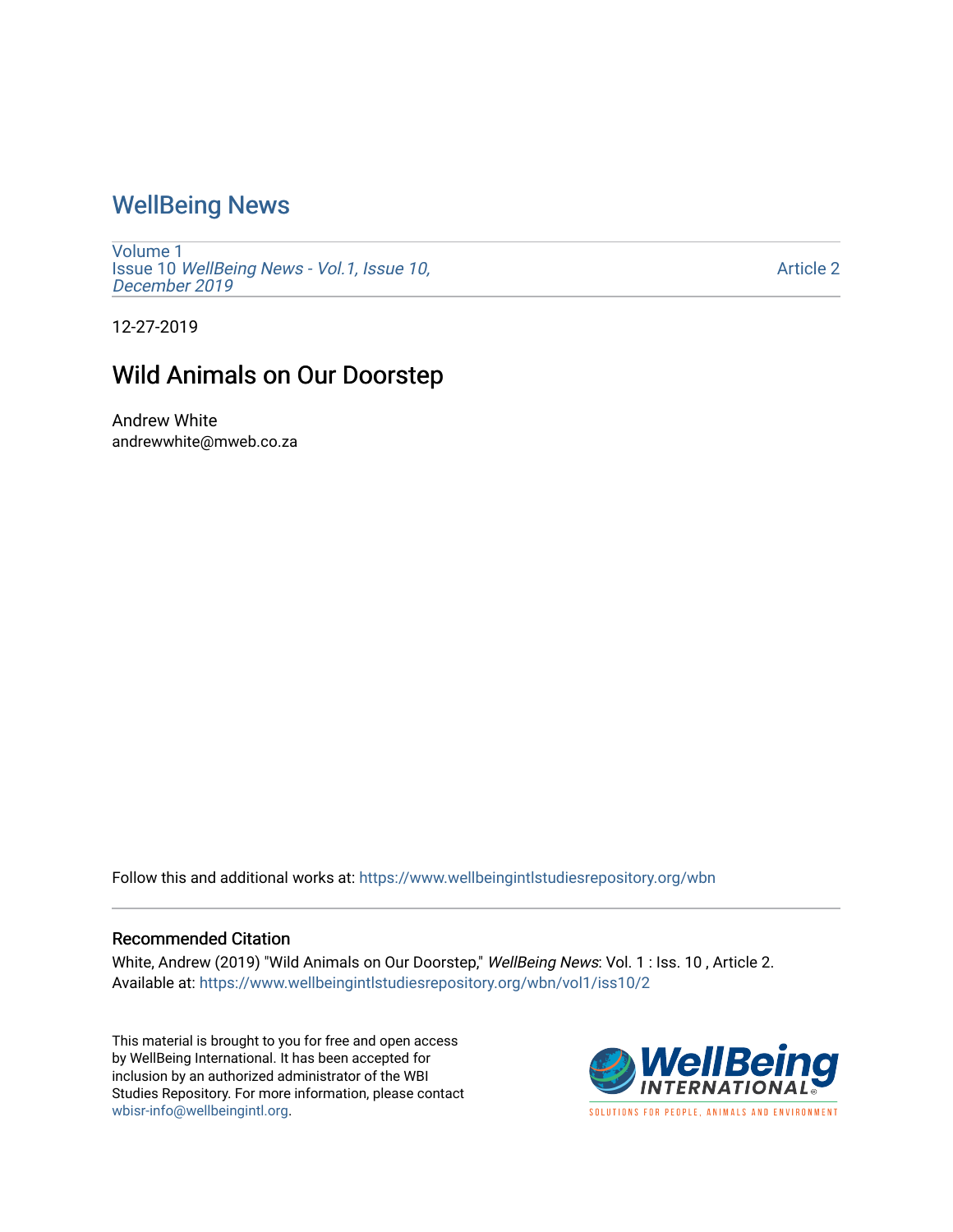

## Dec 27, 2019 Wild Animals on Our Doorstep

By Andrew White

The world over, wild animals pose a challenge to humans, from elephants in the savannah to coyotes in suburbia. Greyton, a community of 11,000 people about 80 miles from Cape Town, is not exempt. Here we have our own set of problems shared by many villages and cities in Southern Africa.

People are increasingly struggling to 'get along' with the Chacma baboon. Tensions rise as the baboons move into human territory and start to enter and ransack homes. Once the baboons develop a taste for human food, they want more, and it always ends badly for the baboons because humans take action to defend their property-shooting and killing. Recently, a large male baboon jumped a "baboon-proof" fence to dine on spaghetti Bolognese at an outdoor restaurant near Cape Town before being chased back into the mountains.

Three years ago, at the height of a severe drought, the local baboon troop started to move into Greyton. This posed an immediate threat to pets, chickens, orchards and vegetable patches. Some people even worried about their young children because a baboon has lethal canine teeth and can even kill leopards.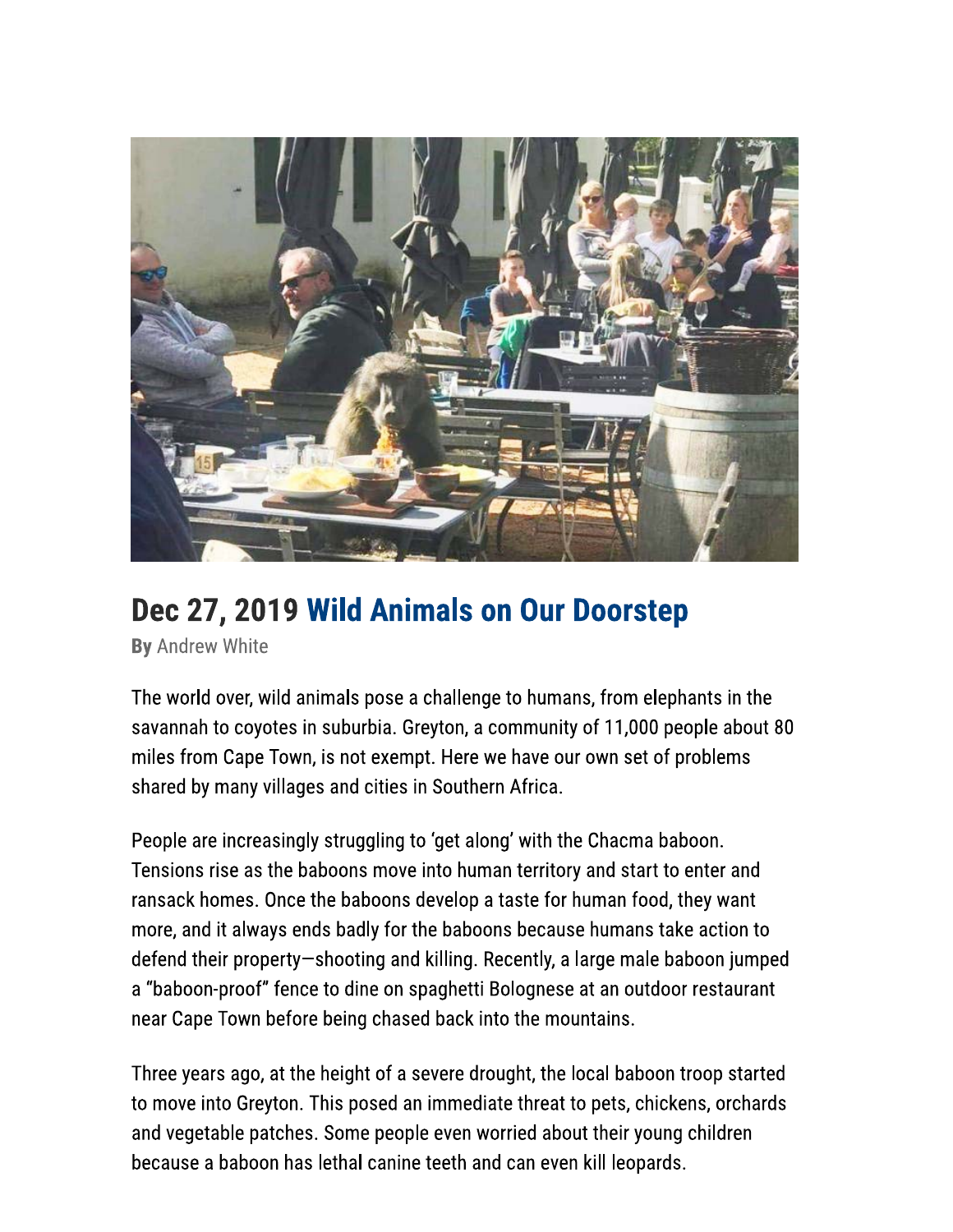We started to keep our doors and windows locked and when we went out, we worried about our pets left at home. In order to discourage invasions, residents on the edge of the nature reserve pulled out their orchards and allowed their vegetable gardens to go fallow. Bear (noise) bangers and whips sounded around town, further raising tensions.

We needed a solution. Everyone realized we either had to come up with a nonlethal strategy or shoot the entire troop because baboons are like humans-once they learn something, they do not forget it.

A local NGO visited our village and advised us that we did not have to start a war between humans and baboons. Local residents in the front line at the edge of the village gathered together to train and fund five local men to 'guard' the baboons.

Our field guides, as we call them, taught our baboons to keep their distance and we humans breathed a collective sigh of relief. Life returned to normal and baboons went back to living in the wild (the Greyton Nature Reserve and the surrounding mountains) because every time they tried to come into town to forage for food, they were gently but firmly moved out. They learned that Greyton is not their home; their home is in the reserve and the mountains.

Few of us acknowledge and appreciate how this state of affairs came to be. Many newcomers move into town and our current 'normal' existence unaware of the potential threat on the edge of the village. Sometimes a loud baboon 'bark' reminds us why we had to keep doors locked at all times and be fearful when a dog or child is out in the garden where baboon canine teeth could rip them apart.

If you do stop to think about our changed relationship with baboons, or walk to the field quides' station, you will see the men out in the field with binoculars and radios always looking, and always ready to give baboons the signal that 'this is our land, and that is your land.' If you are familiar with baboon monitors in other parts of the country, you will pick up a subtle but real difference when looking at the field guides in Greyton

They do not have paint ball guns, nor bear bangers; the baboons are not collared and tagged. When baboons appear, there is no loud bang or the thud-thud of paintballs against rib cages. There is no hysteria and paramilitary adrenalin. In contrast, you will see the guides walking closer and the baboons backing off slowly. An alpha male will bark instructions as the baboons move off, knowing